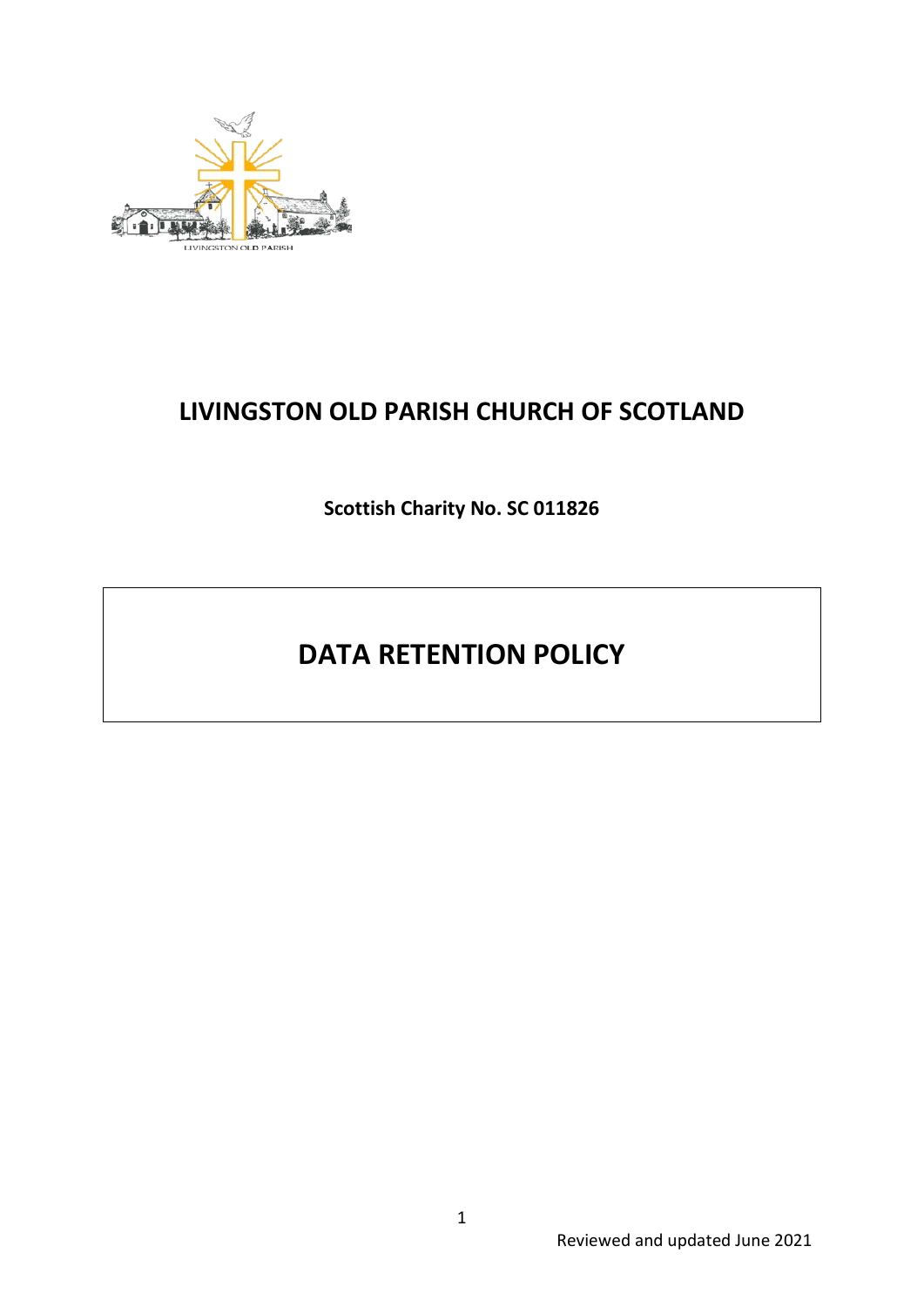## **Introduction**

- 1.1. Church of Scotland congregations gather personal information from individuals and external organisations as well as generating a wide range of personal data, all of which is recorded in documents and records, both in hard copy and electronic form.
- 1.2. Examples of the types of information accumulated and generated are set out in Appendix 1 of this policy and include but are not limited to minutes of Kirk Session meetings; membership rolls; baptismal information; employment records; newsletters and other communications such as letters and emails.
- 1.3. In certain circumstances it will be necessary to retain documents to meet legal requirements and for operational needs. Document retention is also required to evidence agreements or events and to preserve information.
- 1.4. It is however not practical or appropriate for congregations to retain all records. Additionally, data protection principles require information to be as up to date and accurate as possible. It is therefore important that congregations have in place systems for the timely and secure disposal of documents that are no longer required.
- 1.5. This Data Retention Policy was adopted by the Congregation on 30 June 2021 and will be implemented on a day to day basis.

## **2. Roles and Responsibilities**

- 2.1. Congregational office bearers and those involved with safeguarding will adopt the retention and disposal guidance at Appendix 1 of this policy and strive to keep records up to date.
- 2.2. Advice will be obtained from the Law Department or Safeguarding Department of the Church Office at 121 George Street if there is uncertainty about retention periods.

## **3. Retention and Disposal Policy**

- 3.1. Decisions relating to the retention and disposal of data should be guided by:-
	- 3.1.1. Appendix 1 Document Retention Schedule Guidance on the recommended and statutory minimum retention periods for specific types of documents and records.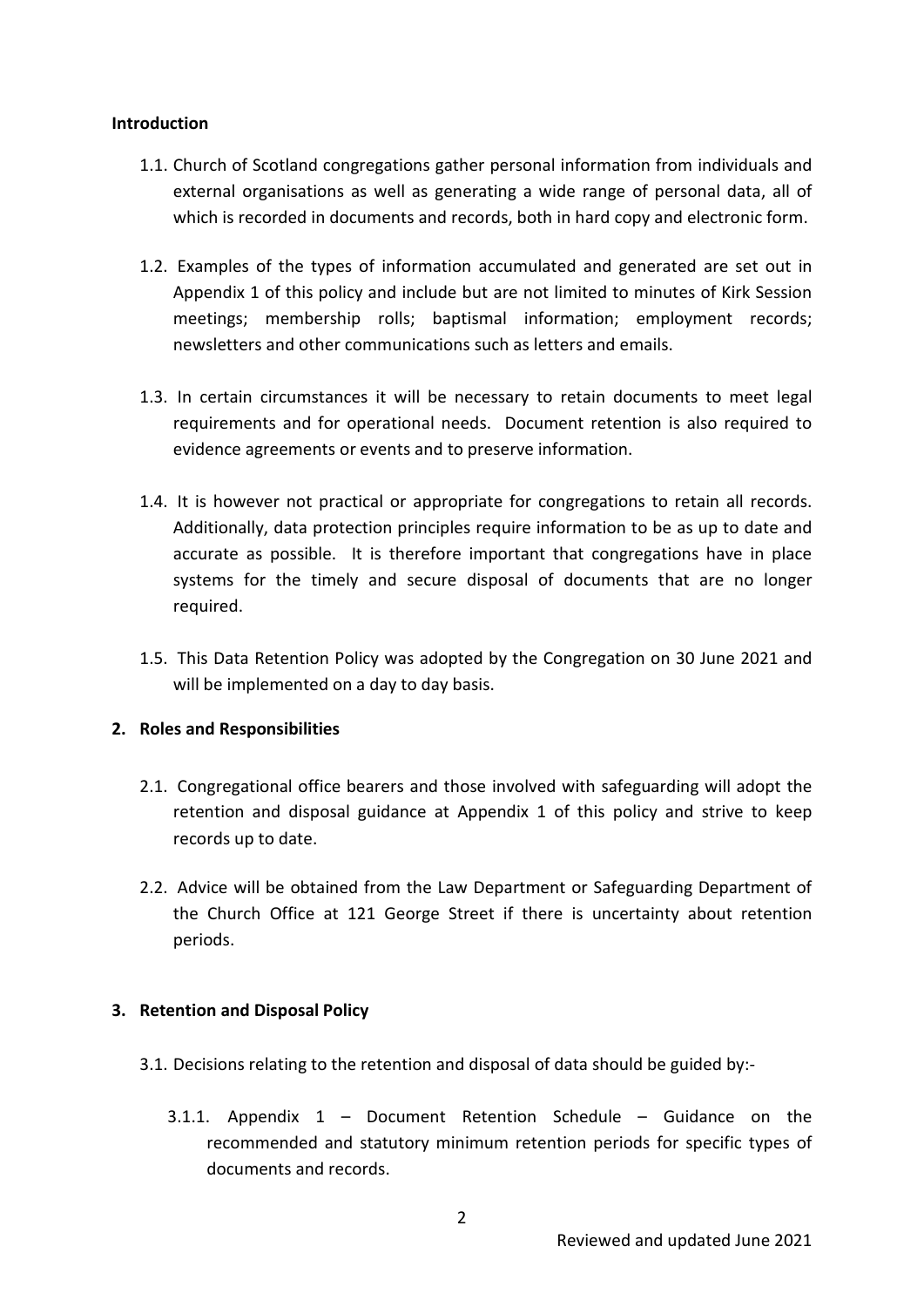- 3.1.2. Appendix 2 Quick Guide to document retention.
- 3.2. In circumstances where the retention period for a specific document or category of documents has expired, a review should be carried out prior to disposal and consideration should be given to the method of disposal.

## **4. Disposal**

- 4.1. Documents containing confidential or personal information should be disposed of either by shredding or by using confidential waste bins or sacks. Such documentation is likely to include financial details, contact lists with names and addresses and pastoral information.
- 4.2. Documents other than those containing confidential or personal information may be disposed of by recycling or binning.
- 4.3. Electronic communications including email, Facebook pages, twitter accounts etc and all information stored digitally should also be reviewed and if no longer required, closed and/or deleted so as to be put beyond use. This should not be done simply by archiving, which is not the same as deletion. It will often be sufficient simply to delete the information, with no intention of ever using or accessing it again, despite the fact that it may still exist in the electronic ether. Information will be deemed to be put beyond use if the Congregation is not able, or will not attempt, to use it to inform any decision in respect of any individual or in a manner that affects the individual in any way and does not give any other organisation access to it.
- 4.4. Deletion can also be effected by using one of the following methods of disposal:-
	- Using secure deletion software which can overwrite data;
	- Using the function of "restore to factory settings" (where information is not stored in a removeable format);
	- Sending the device to a specialist who will securely delete the data.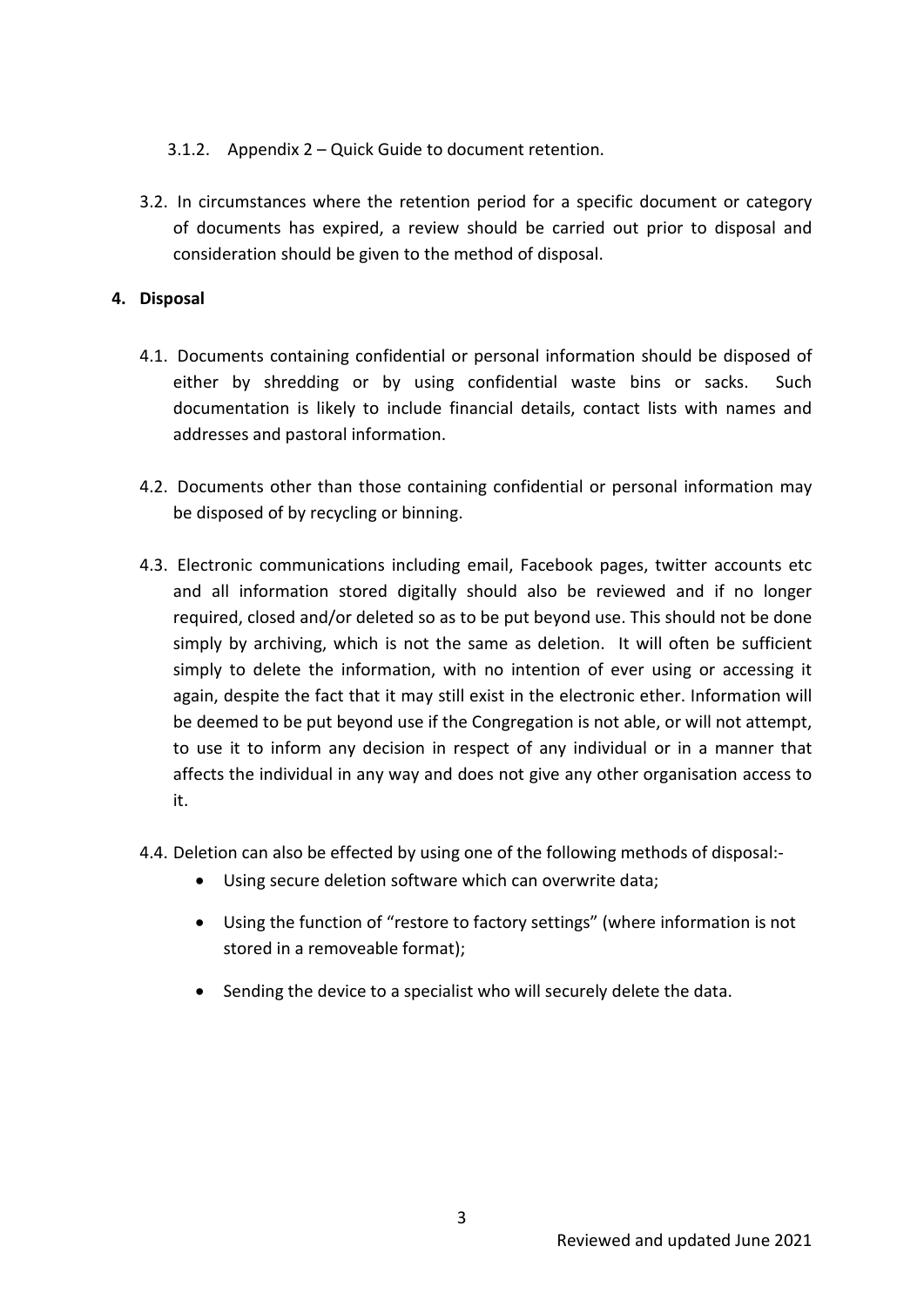#### **Appendix 1**

### **Illustrative Data Retention Schedule**

This Schedule is provided as a guide to common types of documents but is not exhaustive.

**NOTE**: There may be an historic interest in the Congregation's records. Kirk Session minutes are archived after 50 years. If you think that archiving other records is preferable to destruction, you should be in touch with the Department of the General Assembly, which will organise archiving where appropriate.

**Avoid retaining information if there is no reason for doing so. Consult with the Law Department if you are unsure.**

| <b>RECORD</b>                                                  | <b>RETENTION PERIOD</b>                                                                                                                                           |
|----------------------------------------------------------------|-------------------------------------------------------------------------------------------------------------------------------------------------------------------|
| Minutes of meetings                                            | 6 years                                                                                                                                                           |
| Kirk Session meetings                                          | 50 years - permanent. After 50 years pass the minutes to the principal<br>clerk's office, who then liaise with the National Records of Scotland for<br>archiving. |
| Pre-employment enquiries/applications/notes/letters/references | 6 months after completion of recruitment (unless data to be retained<br>for a future similar opportunity, in which case 1 year)                                   |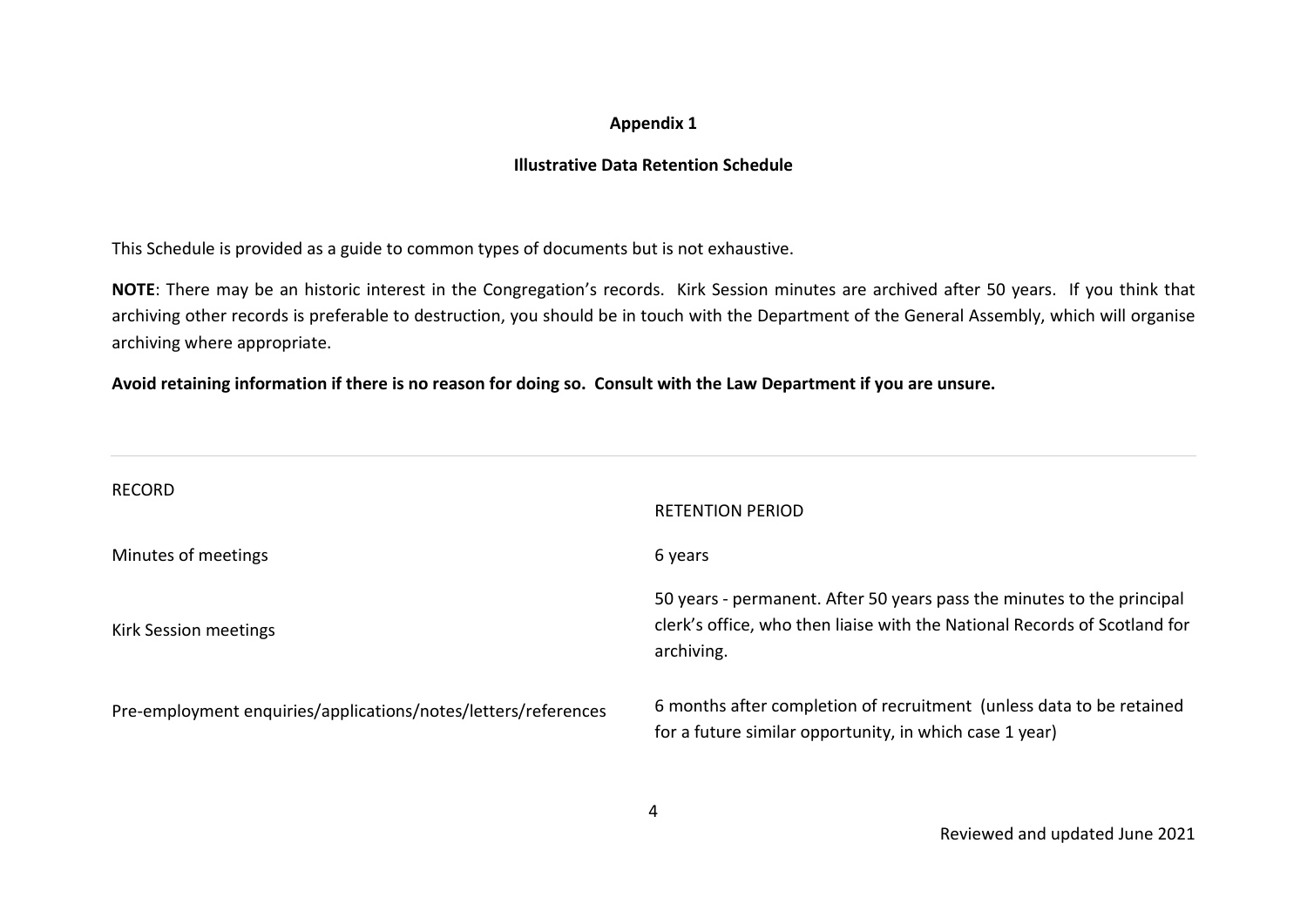| 100 years                                                             |
|-----------------------------------------------------------------------|
| 100 years                                                             |
| 100 years                                                             |
| 100 years                                                             |
| 100 years                                                             |
| 100 years                                                             |
| 100 years                                                             |
| 100 years                                                             |
| Duration of employment + 7 years                                      |
| Duration of placement + 7 years                                       |
| Reviewed annually, delete out of date information                     |
| Delete once there is no longer a requirement to hold such information |
| 3 years following end of event/placement                              |
| Until matter is concluded plus 7 years                                |
| 30 years                                                              |
|                                                                       |

5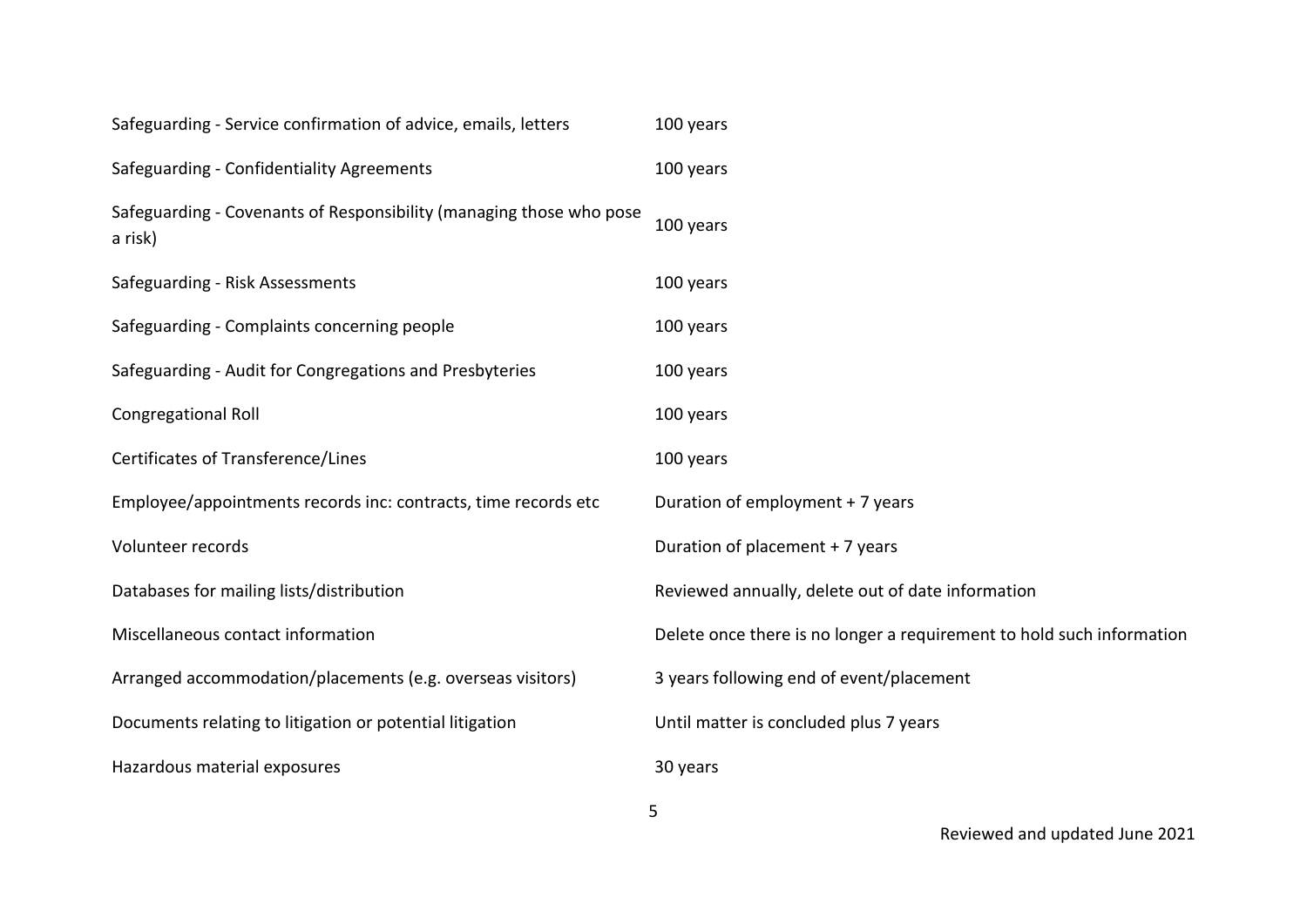| Injury and Illness Incident Reports (RIDDOR)           | 5 years                                                                          |
|--------------------------------------------------------|----------------------------------------------------------------------------------|
| Pension plans and retirement records                   | Permanent                                                                        |
| Salary schedules; ranges for each job description      | 2 years                                                                          |
| Payroll Records                                        | Minimum, 7 years. No maximum                                                     |
| Contracts                                              | 7 years following expiration                                                     |
| <b>Construction documents</b>                          | Permanent                                                                        |
| <b>Fixed Asset Records</b>                             | Permanent                                                                        |
| Application for charitable and/or tax-exempt status    | Permanent                                                                        |
| Sales and purchase records                             | 5 years                                                                          |
| Resolutions                                            | Permanent                                                                        |
| Audit and review workpapers                            | 5 years from the end of the period in which the audit or review was<br>concluded |
| <b>OSCR filings</b>                                    | 5 years from date of filing                                                      |
| Records of financial donations                         | 7 years                                                                          |
| Accounts Payable and Receivables ledgers and schedules | 7 years                                                                          |
| Annual audit reports and financial statements          | Permanent                                                                        |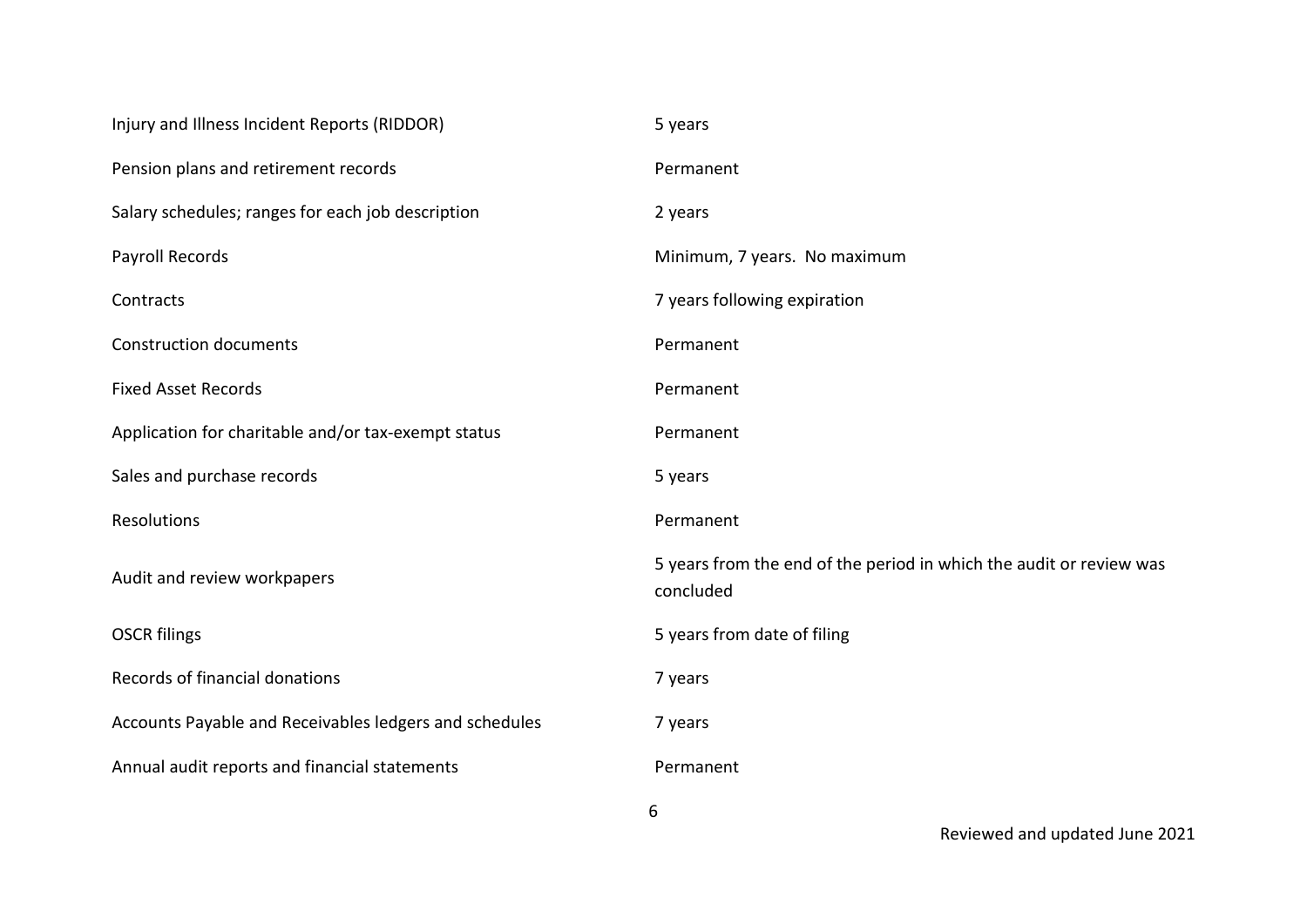| Annual plans and budgets                          | 2 years            |
|---------------------------------------------------|--------------------|
| Bank statements, cancelled cheques, deposit slips | Minimum of 7 years |
| Business expense records                          | 7 years            |
| Cash/cheque receipts                              | 7 years            |
| Electronic fund transfer documents                | 7 years            |
| Employee expense reports                          | 7 years            |
| General ledgers                                   | Permanent          |
| Journal entries                                   | 7 years            |
| Invoices                                          | 7 years            |
| Petty cash vouchers                               | 7 years            |
| Tax records                                       | Minimum 7 years    |
| Filings of fees paid to professionals             | 7 years            |
| <b>Environmental studies</b>                      | Permanent          |
| Insurance claims/ applications                    | Permanent          |
| Insurance disbursements and denials               | Permanent          |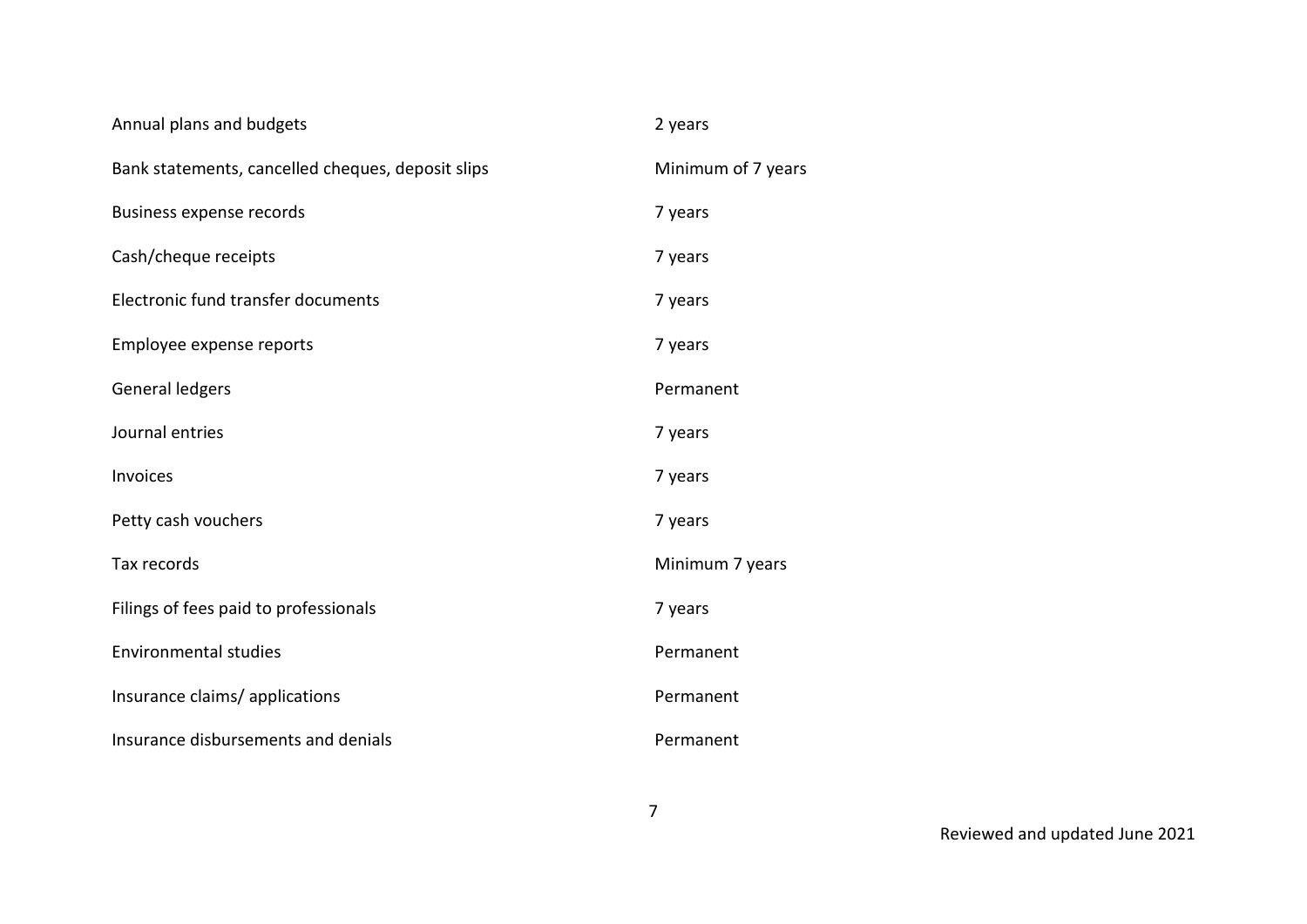| Insurance contracts and policies (Directors and Officers, General<br>Liability, Property, Workers' Compensation) | Permanent                                                      |
|------------------------------------------------------------------------------------------------------------------|----------------------------------------------------------------|
| Leases                                                                                                           | 7 years after expiration                                       |
| Property/buildings documentation (including loan and mortgage<br>contracts, title deeds)                         | Permanent                                                      |
| Warranties                                                                                                       | Duration of warranty + 7 years                                 |
| Records relating to potential, or actual, legal proceedings                                                      | Conclusion of any tribunal or litigation proceedings + 7 years |